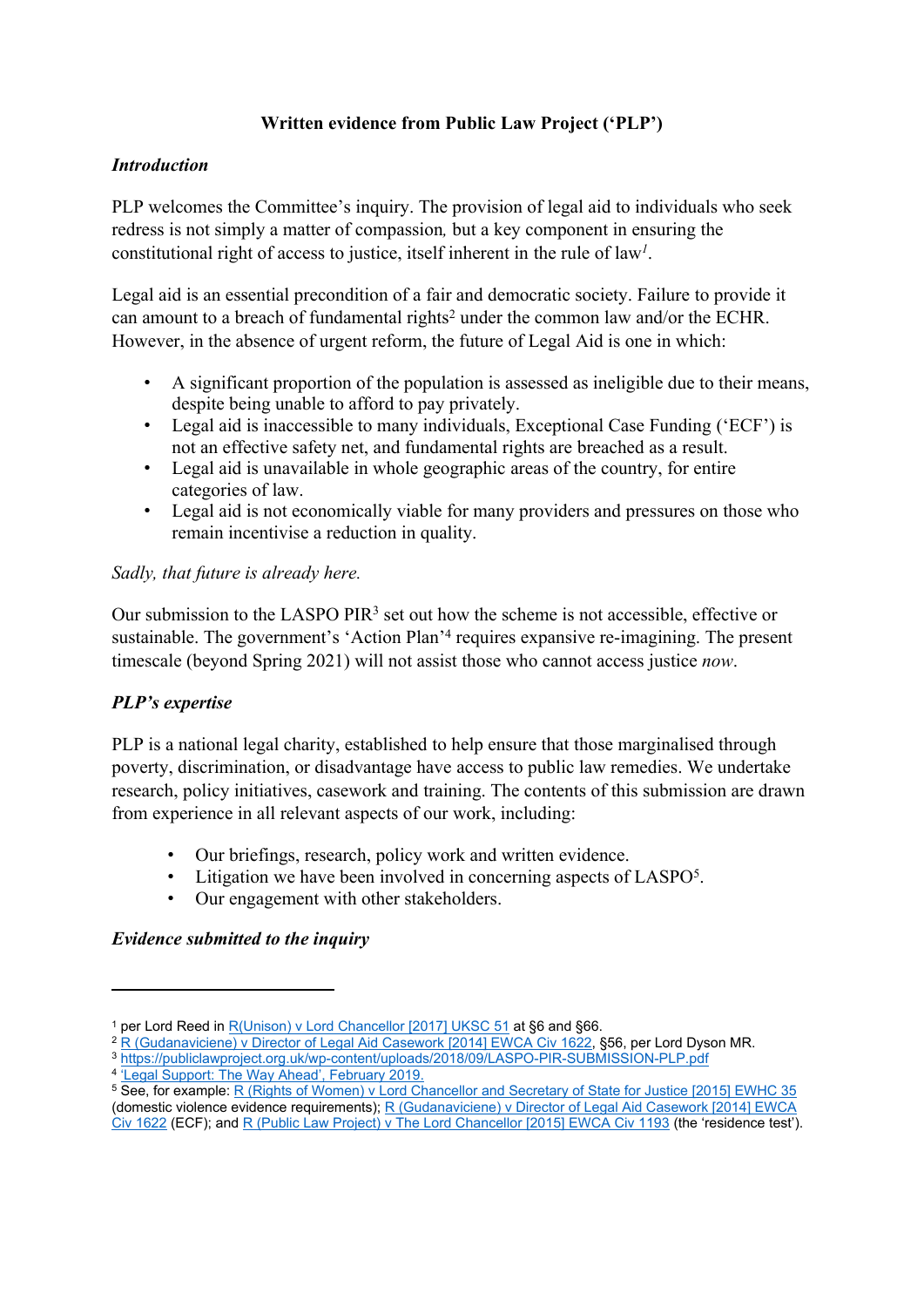# *1. How LASPO has impacted access to justice and views on the post-implementation review*

### Financial eligibility for civil legal aid

The income and capital eligibility thresholds pre-date LASPO and have not been increased since 2009, despite £1 that year being the equivalent of £1.35 in 2019<sup>6</sup>. The PIR considered<sup>7</sup> evidence that those limits fail to reflect financial reality. The Action Plan commits to a review of the thresholds by Summer 2020 (delayed to Spring 2021<sup>8</sup> due to COVID-19) followed by further consultation before implementation. The review is welcome, but the timescale is too slow. As set out in our 2018 briefing<sup>9</sup>, based upon research commissioned by the Law Society<sup>10</sup> the thresholds continue to:

- Exclude people already unable to sustain an acceptable standard of living even without having to pay for legal advice and representation $11$ .
- Fail to realistically provide for housing  $costs<sup>12</sup>$ , mortgage debt or equity in the home<sup>13</sup>.
- Disadvantage families with children<sup>14</sup> and homeowners on low incomes<sup>15</sup>.
- Compound hardship through unaffordable contributions<sup>16</sup>.

PLP's recent casework focuses on individuals who are assessed as ineligible on capital grounds due to equity in their homes, in circumstances where it is not practicable for them to sell or raise money against their property<sup>17</sup>. This issue commonly affects victims of domestic violence who may be, for example, unable to sell against their abuser's wishes, treated as having a second home because they have fled to a women's refuge, unwilling to make themselves and their children homeless, unable to sell fast enough or unable to service a second mortgage because they are on means tested benefits.

<sup>6</sup> <https://www.bankofengland.co.uk/monetary-policy/inflation/inflation-calculator>.

<sup>7</sup>§739 at p171 of the [PIR](https://assets.publishing.service.gov.uk/government/uploads/system/uploads/attachment_data/file/777038/post-implementation-review-of-part-1-of-laspo.pdf), including PLP's briefing, below.

<sup>8</sup> <https://www.lawgazette.co.uk/news/moj-to-consult-on-legal-aid-means-test-in-spring-2021/5105091.article>

<sup>&</sup>lt;sup>9</sup> ['The](https://publiclawproject.org.uk/wp-content/uploads/2018/07/Means_threshold_for_web.pdf) [gap](https://publiclawproject.org.uk/wp-content/uploads/2018/07/Means_threshold_for_web.pdf) [between](https://publiclawproject.org.uk/wp-content/uploads/2018/07/Means_threshold_for_web.pdf) [the](https://publiclawproject.org.uk/wp-content/uploads/2018/07/Means_threshold_for_web.pdf) [legal](https://publiclawproject.org.uk/wp-content/uploads/2018/07/Means_threshold_for_web.pdf) [aid](https://publiclawproject.org.uk/wp-content/uploads/2018/07/Means_threshold_for_web.pdf) [means](https://publiclawproject.org.uk/wp-content/uploads/2018/07/Means_threshold_for_web.pdf) [regulations](https://publiclawproject.org.uk/wp-content/uploads/2018/07/Means_threshold_for_web.pdf) [and](https://publiclawproject.org.uk/wp-content/uploads/2018/07/Means_threshold_for_web.pdf) [financial](https://publiclawproject.org.uk/wp-content/uploads/2018/07/Means_threshold_for_web.pdf) [reality'](https://publiclawproject.org.uk/wp-content/uploads/2018/07/Means_threshold_for_web.pdf), July 201[8;](https://hdl.handle.net/2134/37111)

<sup>&</sup>lt;sup>10</sup> Hirsch, Donald (2018): [Priced](https://hdl.handle.net/2134/37111) [out](https://hdl.handle.net/2134/37111) [of](https://hdl.handle.net/2134/37111) [justice?](https://hdl.handle.net/2134/37111) [Means](https://hdl.handle.net/2134/37111) [testing](https://hdl.handle.net/2134/37111) [legal](https://hdl.handle.net/2134/37111) [aid](https://hdl.handle.net/2134/37111) [and](https://hdl.handle.net/2134/37111) [making](https://hdl.handle.net/2134/37111) [ends](https://hdl.handle.net/2134/37111) [meet.](https://hdl.handle.net/2134/37111) Loughborough University. Report.

<sup>11</sup> Many households whose disposable income is just above the upper limit for eligibility will already be below the minimum income standard (Hirsch, p21).

<sup>&</sup>lt;sup>12</sup> The monthly amount deductible from disposable income to account for housing costs for individuals without dependents has remained capped at £545 since December 2001.

<sup>&</sup>lt;sup>13</sup> The mortgage and equity 'disregards' have been capped at £100,000 since 1996, while house prices have increased by around 200% since then.

<sup>&</sup>lt;sup>14</sup> Deductions for dependents do not reflect the actual cost of supporting those people, and the gross income limit remains £2,657.00 per month for all applicants, unless they have more than four dependent children.

<sup>&</sup>lt;sup>15</sup> The capital thresholds and the mortgage and equity disregards mean that anyone who owns a home worth over £214,450.00 will be financially ineligible for legal aid, including people with income below the income threshold and (since April 2013) recipients of passporting benefits.

<sup>&</sup>lt;sup>16</sup> All households that are financially eligible, but required to pay contributions towards their legal aid will already be in poverty and will not be able to afford to pay contributions without experiencing greater financial hardship (Hirsch, p27).

<sup>17</sup> For a detailed consideration of common obstacles see Whitehouse, Lisa (2018): 'Report on the affordability of legal proceedings for those who are ineligible for legal aid by reason of exceeding the capital threshold'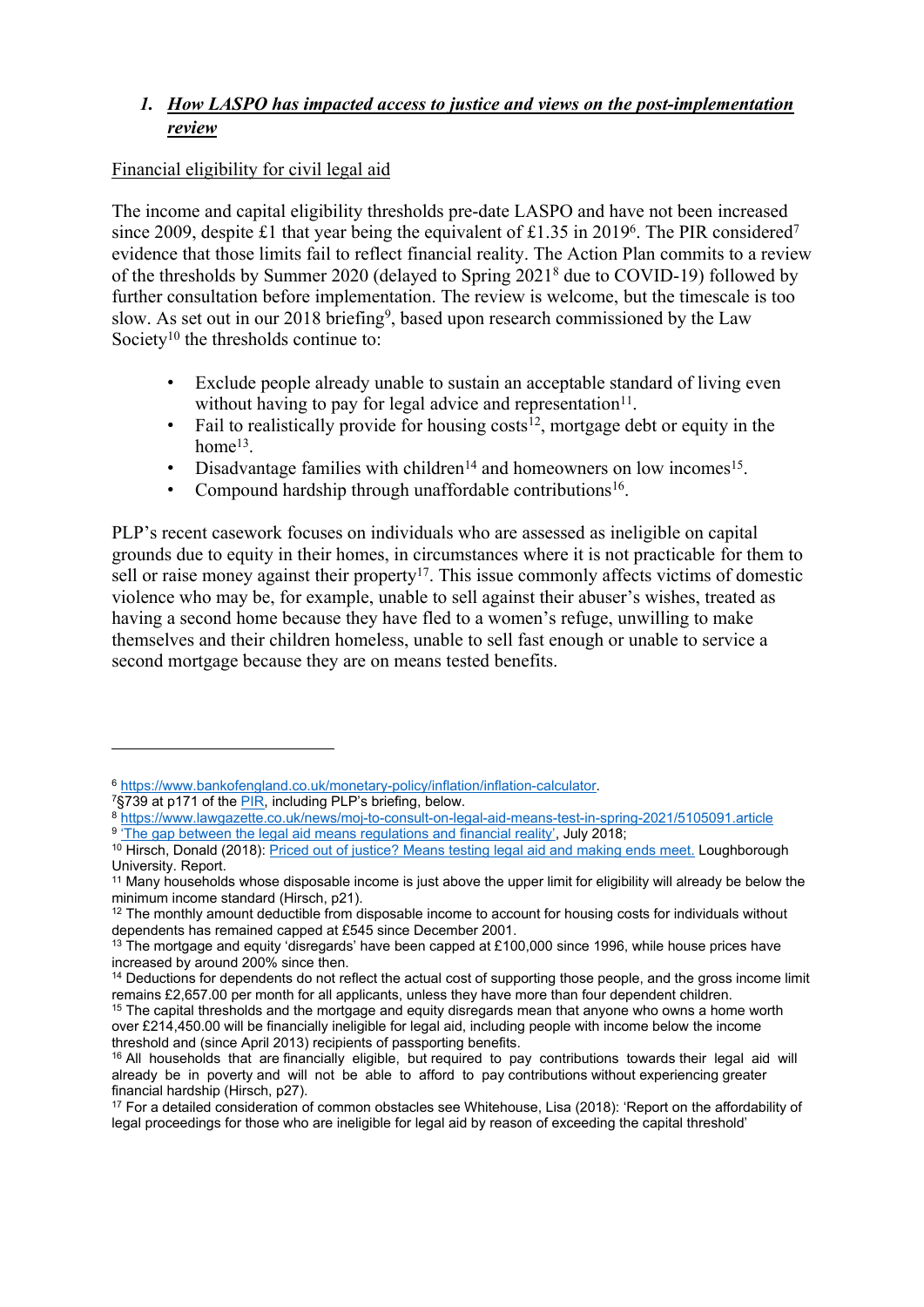#### **Recommendation 1**

**Assessment of income should take into account the levels of spending needed to maintain an acceptable standard of living<sup>18</sup> and be reviewed on an annual basis.**

#### **Recommendation 2**

**Assessment of capital should take into account the circumstances of the applicant and the LAA should exercise discretion to value capital assets at nil where it would be fair to do so.**

### *Exceptional Case Funding*

ECF is intended to provide an essential safeguard: each grant represents an individual whose human rights would have been breached without legal aid. It is concerning that the number of ECF applications each year remain significantly lower<sup>19</sup> than the 5,000 to 7,000 anticipated when LASPO was introduced $2<sup>0</sup>$ . There is evidence that legal aid providers are deterred from making ECF applications.

In January 2020, PLP published survey results based on responses from 80 legal aid providers. 38.75% of respondents reported that they do not make ECF applications, with 22.5% reporting that they had never made an application to the ECF scheme<sup>21</sup>. Providers cited off-putting factors such as the risk of not being paid, stretched resources and a time consuming applications process, applications not being cost effective and previous applications being refused $22$ .

While individuals can apply directly to the Legal Aid Agency, they face additional practical barriers, including the complexity of the forms themselves. The PIR displayed limited understanding of these practical hurdles. $23$ 

The Action Plan committed to simplification of the ECF process, improvements in timeliness and to consider an emergency procedure before the end of 2019. Eighteen months later, it is unclear whether minor changes so far are the extent of the improvements to be made. Greater

<sup>&</sup>lt;sup>18</sup> see Hirsch (n 14) for a detailed comparison of the present legal aid means test with research on a [Minimum](https://www.jrf.org.uk/income-benefits/minimum-income-standards) [Income](https://www.jrf.org.uk/income-benefits/minimum-income-standards) [Standard](https://www.jrf.org.uk/income-benefits/minimum-income-standards) by the Joseph Rowntree Foundation (p 23 & 24 on the impact of allowing households to fall below that standard).

<sup>19</sup> There were 2,601 applications in 2017-2018: <https://www.gov.uk/government/collections/legal-aid-statistics> <sup>20</sup> Ministry of Justice: Legal Aid Reform: Excluded Cases Funding Process Equality Impact Assessment; March 2012, page 9.

<sup>&</sup>lt;sup>21</sup>'[Improving](https://publiclawproject.org.uk/wp-content/uploads/2020/01/Improving-Exceptional-Case-Funding-Website-Publication-Version-docx.docx.pdf) [Exceptional](https://publiclawproject.org.uk/wp-content/uploads/2020/01/Improving-Exceptional-Case-Funding-Website-Publication-Version-docx.docx.pdf) [Case](https://publiclawproject.org.uk/wp-content/uploads/2020/01/Improving-Exceptional-Case-Funding-Website-Publication-Version-docx.docx.pdf) [Funding:](https://publiclawproject.org.uk/wp-content/uploads/2020/01/Improving-Exceptional-Case-Funding-Website-Publication-Version-docx.docx.pdf) [Providers'](https://publiclawproject.org.uk/wp-content/uploads/2020/01/Improving-Exceptional-Case-Funding-Website-Publication-Version-docx.docx.pdf) [Perspectives'](https://publiclawproject.org.uk/wp-content/uploads/2020/01/Improving-Exceptional-Case-Funding-Website-Publication-Version-docx.docx.pdf) January 2020, p13.  $22$ lbid, p15.

<sup>&</sup>lt;sup>23</sup> Suggesting, for example, that forms can be entered for early investigations to explore the possibility of a subsequent more substantive application, which would not be of assistance to a direct applicant (588 of the [LASPO](https://assets.publishing.service.gov.uk/government/uploads/system/uploads/attachment_data/file/777038/post-implementation-review-of-part-1-of-laspo.pdf) [PIR\)](https://assets.publishing.service.gov.uk/government/uploads/system/uploads/attachment_data/file/777038/post-implementation-review-of-part-1-of-laspo.pdf).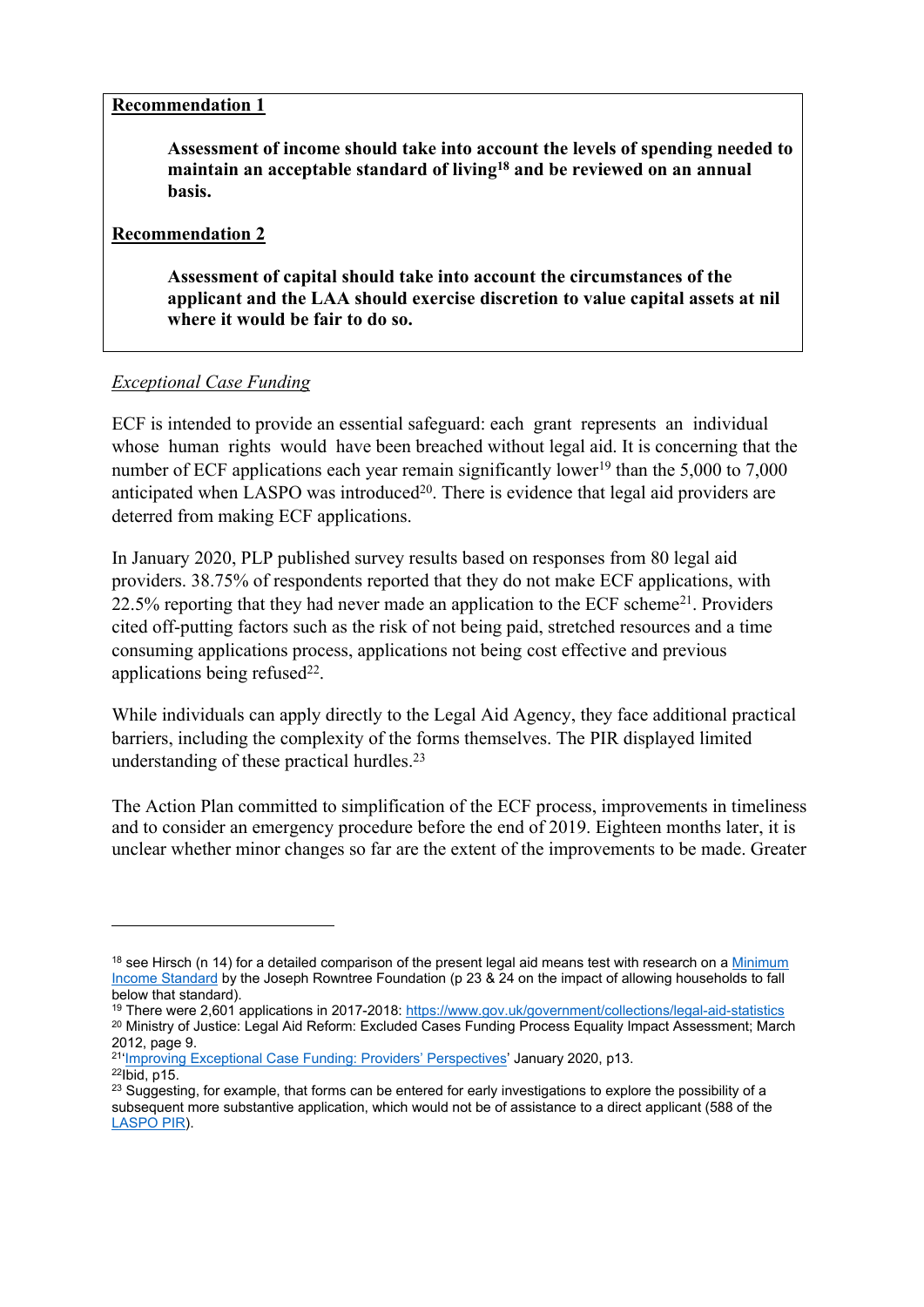transparency and public information on the progress of consultation and implementation is required.

Although PLP welcomes the changes implemented, such as the updated Provider Pack, we note that the changes to date are not sufficient to ensure that legal aid providers are able to use the ECF scheme. Protracted processes of consultation are of no practical use to the people who are presently unable to access legal aid and face breaches of their human rights.

PLP further notes that in some areas grant rates for ECF are very high, for example, applications for ECF for Immigration under Article 8 ECHR<sup>24</sup>. The same was formerly true of applications for legal aid for unaccompanied and separated children, which have subsequently been brought within scope. The existence of common types of case that are outside of the scope of legal aid, but extremely likely to be granted ECF, results in the inefficient allocation of resources to the processing of applications that could otherwise form part of the Legal Aid budget.

# **Recommendation 3**

**There should be no further delay in wholesale improvement to the ECF scheme. The process should be accessible to direct applicants; the evidence required should be simplified; contactable caseworkers should be assigned; the scheme should be financially viable for providers and providers should have increased powers to determine eligible cases. Where grant rates are high in a particular area of law, that should trigger a review of whether to bring the matter within the scope of Legal Aid.**

# **2. The role of the Legal Aid Agency; the impact of Covid-19 on legal aid services and clients; and recruitment and retention problems among legal aid professionals.**

*Fostering a culture of risk taking by providers and clients*

The way in which Legal Aid is administered by the LAA creates inefficiencies that compel clients and providers to accept financial risk or go without legal aid. For example:

- The ability to backdate grants of ECF by up to two months has been used to mitigate the absence of an effective urgent procedure, but providers work at risk that the application may eventually be unsuccessful.
- Providers are required to seek permission to incur costs at a number of stages<sup>25</sup> and lengthy delays can occur that compel a provider to work at risk, seek adjournment or fall short of best practice or their responsibility to their client.

<sup>&</sup>lt;sup>24</sup> [The](https://www.gov.uk/government/publications/legal-aid-statistics-quarterly-april-to-june-2020/legal-aid-statistics-england-and-wales-bulletin-april-to-june-2020#civil-legal-aid) [latest](https://www.gov.uk/government/publications/legal-aid-statistics-quarterly-april-to-june-2020/legal-aid-statistics-england-and-wales-bulletin-april-to-june-2020#civil-legal-aid) [statistics](https://www.gov.uk/government/publications/legal-aid-statistics-quarterly-april-to-june-2020/legal-aid-statistics-england-and-wales-bulletin-april-to-june-2020#civil-legal-aid) [quarterly](https://www.gov.uk/government/publications/legal-aid-statistics-quarterly-april-to-june-2020/legal-aid-statistics-england-and-wales-bulletin-april-to-june-2020#civil-legal-aid) [release](https://www.gov.uk/government/publications/legal-aid-statistics-quarterly-april-to-june-2020/legal-aid-statistics-england-and-wales-bulletin-april-to-june-2020#civil-legal-aid) reports a grant rate of around 80%, the vast majority for immigration.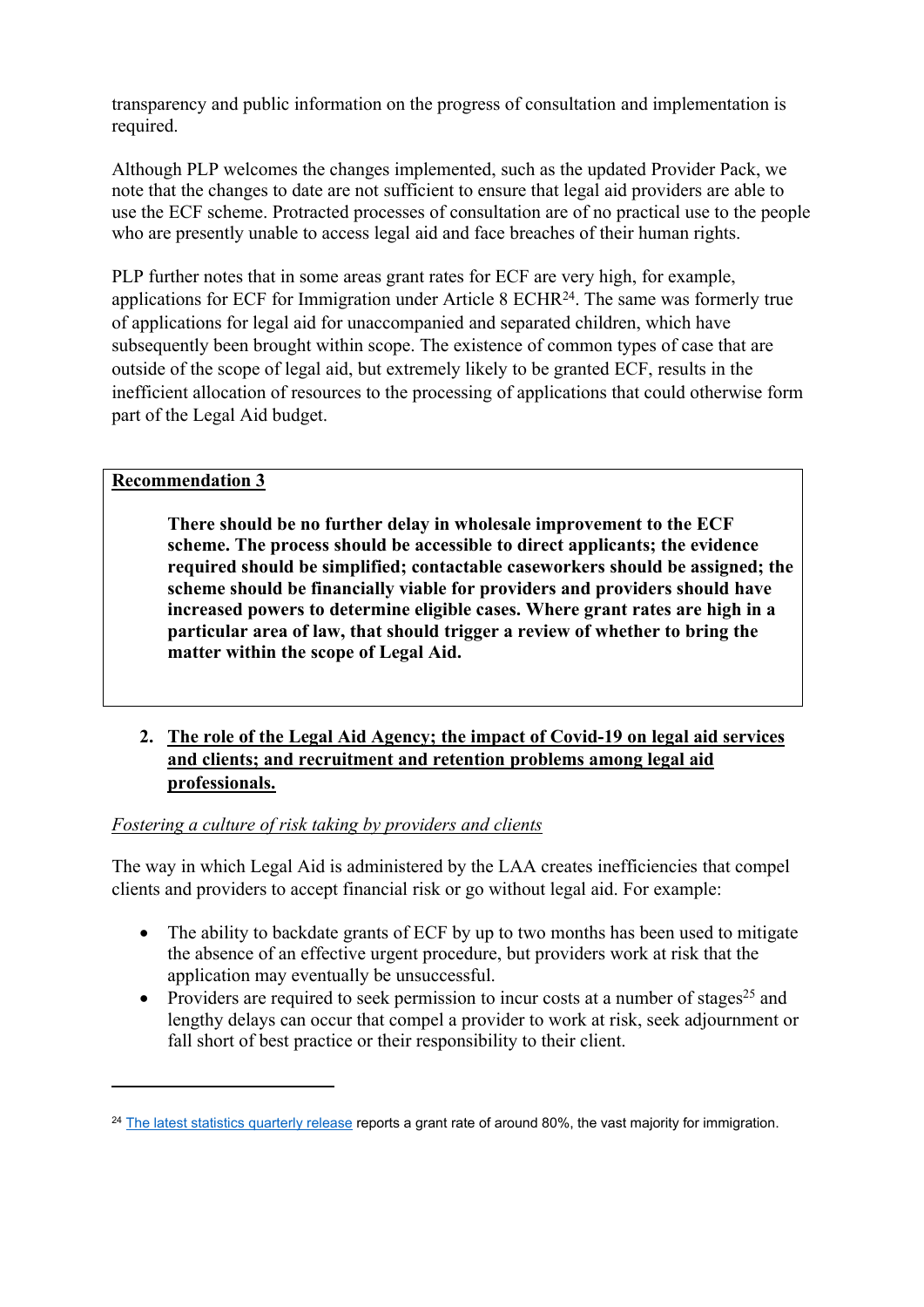Providers who undertake judicial review work are expected to work at risk up to the permission stage<sup>26</sup>.

Providers are disincentivised from taking on meritorious but complex or urgent cases. This increases the financial pressures upon those that do. It can also put clients in an invidious position when their matter is urgent, compelling them to proceed before their eligibility or level of contribution is certain, or placing them at a costs risk<sup>27</sup>.

### *Inability to address advice deserts*

There are vast areas of the country with insufficient providers to meet demand for entire categories of law that remain in scope, such as housing<sup>28</sup> or immigration and asylum<sup>29</sup>. The underlying causes are linked to the sustainability of legal aid practice and inextricably linked to problems with recruitment and retention of practitioners.

In the PIR, the LAA is said to have a role in ensuring there are sufficient providers to ensure access to justice<sup>30</sup>, however it is only the Lord Chancellor who is subject to a statutory duty to make legal aid available<sup>31</sup>. Meanwhile, the LAA lacks a mandate and resources to properly assess need. While the LAA keeps information on contracts held and matter starts available, this provides information on the work done by providers, but not the unmet need.

Where requests are made by providers for additional support, or concern drawn to areas where there are not enough (or any) providers to meet demand, powers to address these issues lie with the Lord Chancellor, yet they have never been exercised<sup>32</sup>. The pandemic created significant cash flow issues for providers<sup>33</sup>, but the relief offered by the LAA was limited, technical and did not constitute additional financial assistance to providers<sup>34</sup>.

### Impact of COVID-19 on ECF

The number of applications for ECF has dropped by nearly a quarter during COVID.<sup>35</sup> Research by PLP indicates this is attributable to the pandemic<sup>36</sup>, with providers citing high

<sup>&</sup>lt;sup>25</sup> In controlled work, this would include prior authority to exceed the disbursement limit (i.e. for an expert report) or profit costs (in hourly rates cases). In certificated work, this would include scope and costs limitations, applications for prior authority to instruct an expert/leading counsel and approval of Very High Costs Case plans.

<sup>26</sup> [Civil](https://www.legislation.gov.uk/uksi/2015/898/contents/made) [Legal](https://www.legislation.gov.uk/uksi/2015/898/contents/made) [Aid](https://www.legislation.gov.uk/uksi/2015/898/contents/made) [\(Remuneration\)](https://www.legislation.gov.uk/uksi/2015/898/contents/made) [\(Amendment\)](https://www.legislation.gov.uk/uksi/2015/898/contents/made) [Regulations](https://www.legislation.gov.uk/uksi/2015/898/contents/made) [2015.](https://www.legislation.gov.uk/uksi/2015/898/contents/made)

 $27$  Costs protection provided by s. 26(1) and (2) of LASPO is lost if a certificate is revoked.

<sup>&</sup>lt;sup>28</sup>see [Law](https://www.lawsociety.org.uk/en/topics/legal-aid/legal-aid-deserts) [Society](https://www.lawsociety.org.uk/en/topics/legal-aid/legal-aid-deserts) [briefing](https://www.lawsociety.org.uk/en/topics/legal-aid/legal-aid-deserts) (April 2019) and map, showing that in more than half of all local authority areas (an area enc[o](http://www.jowilding.org/assets/files/Droughts%20and%20Deserts%20final%20report.pdf)m[p](http://www.jowilding.org/assets/files/Droughts%20and%20Deserts%20final%20report.pdf)assing more than 22 [m](http://www.jowilding.org/assets/files/Droughts%20and%20Deserts%20final%20report.pdf)illion people) there is not a single housing provider.

<sup>&</sup>lt;sup>29</sup> see [Dr](http://www.jowilding.org/assets/files/Droughts%20and%20Deserts%20final%20report.pdf) [Jo](http://www.jowilding.org/assets/files/Droughts%20and%20Deserts%20final%20report.pdf) [Wilding:](http://www.jowilding.org/assets/files/Droughts%20and%20Deserts%20final%20report.pdf) ['Droughts](http://www.jowilding.org/assets/files/Droughts%20and%20Deserts%20final%20report.pdf) [and](http://www.jowilding.org/assets/files/Droughts%20and%20Deserts%20final%20report.pdf) [Deserts'](http://www.jowilding.org/assets/files/Droughts%20and%20Deserts%20final%20report.pdf) (2019) on reasons for the market failure in immigration and asylum legal aid and map (p 9) identifying local authority areas with no immigration and asylum providers. <sup>30</sup> 1129 of PIR

<sup>31</sup> s. 1 of LASPO

<sup>32</sup> [FOIA](https://www.whatdotheyknow.com/request/666418/response/1589225/attach/html/5/200521015%20Rosenberg.pdf.html) [request,](https://www.whatdotheyknow.com/request/666418/response/1589225/attach/html/5/200521015%20Rosenberg.pdf.html) [June](https://www.whatdotheyknow.com/request/666418/response/1589225/attach/html/5/200521015%20Rosenberg.pdf.html) [2020.](https://www.whatdotheyknow.com/request/666418/response/1589225/attach/html/5/200521015%20Rosenberg.pdf.html)

<sup>33</sup> <https://www.lawsociety.org.uk/en/topics/legal-aid/cuts-to-standard-monthly-payments-guidance-to-firms>

<sup>34</sup> <https://www.gov.uk/guidance/financial-relief-for-legal-aid-practitioners>

<sup>35</sup> [Ministry](https://www.gov.uk/government/publications/legal-aid-statistics-quarterly-april-to-june-2020/legal-aid-statistics-england-and-wales-bulletin-april-to-june-2020) [of](https://www.gov.uk/government/publications/legal-aid-statistics-quarterly-april-to-june-2020/legal-aid-statistics-england-and-wales-bulletin-april-to-june-2020) [Justice](https://www.gov.uk/government/publications/legal-aid-statistics-quarterly-april-to-june-2020/legal-aid-statistics-england-and-wales-bulletin-april-to-june-2020) [statistics](https://www.gov.uk/government/publications/legal-aid-statistics-quarterly-april-to-june-2020/legal-aid-statistics-england-and-wales-bulletin-april-to-june-2020) [report](https://www.gov.uk/government/publications/legal-aid-statistics-quarterly-april-to-june-2020/legal-aid-statistics-england-and-wales-bulletin-april-to-june-2020) [a](https://www.gov.uk/government/publications/legal-aid-statistics-quarterly-april-to-june-2020/legal-aid-statistics-england-and-wales-bulletin-april-to-june-2020) [23%](https://www.gov.uk/government/publications/legal-aid-statistics-quarterly-april-to-june-2020/legal-aid-statistics-england-and-wales-bulletin-april-to-june-2020) [decrease](https://www.gov.uk/government/publications/legal-aid-statistics-quarterly-april-to-june-2020/legal-aid-statistics-england-and-wales-bulletin-april-to-june-2020) [in](https://www.gov.uk/government/publications/legal-aid-statistics-quarterly-april-to-june-2020/legal-aid-statistics-england-and-wales-bulletin-april-to-june-2020) [the](https://www.gov.uk/government/publications/legal-aid-statistics-quarterly-april-to-june-2020/legal-aid-statistics-england-and-wales-bulletin-april-to-june-2020) [number](https://www.gov.uk/government/publications/legal-aid-statistics-quarterly-april-to-june-2020/legal-aid-statistics-england-and-wales-bulletin-april-to-june-2020) [of](https://www.gov.uk/government/publications/legal-aid-statistics-quarterly-april-to-june-2020/legal-aid-statistics-england-and-wales-bulletin-april-to-june-2020) [applications](https://www.gov.uk/government/publications/legal-aid-statistics-quarterly-april-to-june-2020/legal-aid-statistics-england-and-wales-bulletin-april-to-june-2020) [for](https://www.gov.uk/government/publications/legal-aid-statistics-quarterly-april-to-june-2020/legal-aid-statistics-england-and-wales-bulletin-april-to-june-2020) [ECF](https://www.gov.uk/government/publications/legal-aid-statistics-quarterly-april-to-june-2020/legal-aid-statistics-england-and-wales-bulletin-april-to-june-2020) [received](https://www.gov.uk/government/publications/legal-aid-statistics-quarterly-april-to-june-2020/legal-aid-statistics-england-and-wales-bulletin-april-to-june-2020) [by](https://www.gov.uk/government/publications/legal-aid-statistics-quarterly-april-to-june-2020/legal-aid-statistics-england-and-wales-bulletin-april-to-june-2020) [the](https://www.gov.uk/government/publications/legal-aid-statistics-quarterly-april-to-june-2020/legal-aid-statistics-england-and-wales-bulletin-april-to-june-2020) [LAA](https://www.gov.uk/government/publications/legal-aid-statistics-quarterly-april-to-june-2020/legal-aid-statistics-england-and-wales-bulletin-april-to-june-2020) [between](https://www.gov.uk/government/publications/legal-aid-statistics-quarterly-april-to-june-2020/legal-aid-statistics-england-and-wales-bulletin-april-to-june-2020) [April](https://www.gov.uk/government/publications/legal-aid-statistics-quarterly-april-to-june-2020/legal-aid-statistics-england-and-wales-bulletin-april-to-june-2020) [to](https://www.gov.uk/government/publications/legal-aid-statistics-quarterly-april-to-june-2020/legal-aid-statistics-england-and-wales-bulletin-april-to-june-2020) [June](https://www.gov.uk/government/publications/legal-aid-statistics-quarterly-april-to-june-2020/legal-aid-statistics-england-and-wales-bulletin-april-to-june-2020) [2020,](https://www.gov.uk/government/publications/legal-aid-statistics-quarterly-april-to-june-2020/legal-aid-statistics-england-and-wales-bulletin-april-to-june-2020) as compared to the same quarter of the previous year.

<sup>&</sup>lt;sup>36</sup> '[Improving](https://publiclawproject.org.uk/wp-content/uploads/2020/10/201001-FInal-Improving-Exceptional-Case-Funding-1.pdf) [Exceptional](https://publiclawproject.org.uk/wp-content/uploads/2020/10/201001-FInal-Improving-Exceptional-Case-Funding-1.pdf) [Case](https://publiclawproject.org.uk/wp-content/uploads/2020/10/201001-FInal-Improving-Exceptional-Case-Funding-1.pdf) [Funding:](https://publiclawproject.org.uk/wp-content/uploads/2020/10/201001-FInal-Improving-Exceptional-Case-Funding-1.pdf) [Responding](https://publiclawproject.org.uk/wp-content/uploads/2020/10/201001-FInal-Improving-Exceptional-Case-Funding-1.pdf) [to](https://publiclawproject.org.uk/wp-content/uploads/2020/10/201001-FInal-Improving-Exceptional-Case-Funding-1.pdf) [COVID-19'](https://publiclawproject.org.uk/wp-content/uploads/2020/10/201001-FInal-Improving-Exceptional-Case-Funding-1.pdf), October 2020. 60% of providers stated that the pandemic had a direct impact on their capacity or ability to make ECF applications.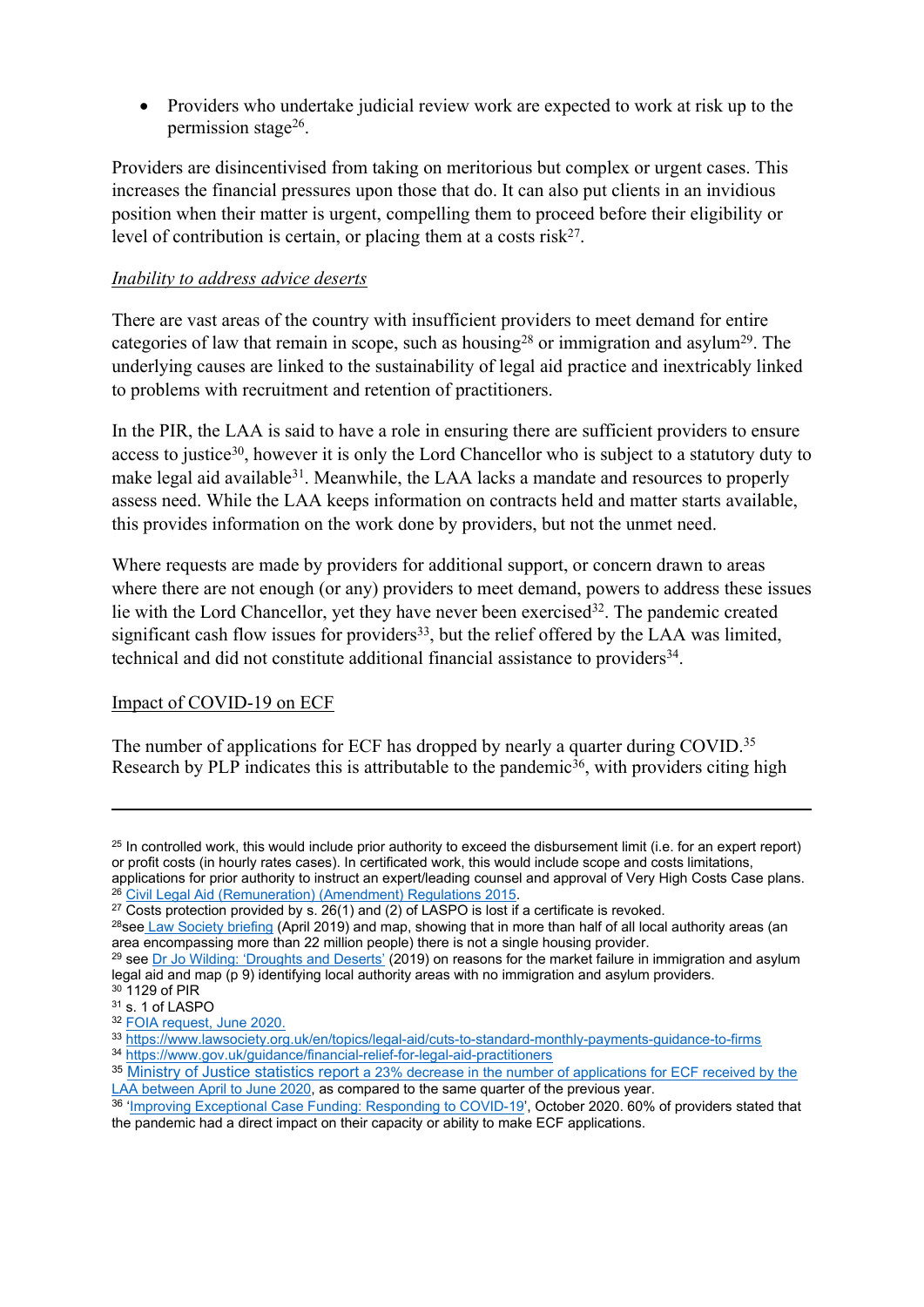workload and practical difficulties. Most providers felt more should be done to increase accessibility of the scheme during the pandemic<sup>37</sup> and were unaware of steps already taken by the LAA<sup>38</sup> .

### **Recommendation 4**

**The LAA should be given a mandate and resources to monitor the level of unmet legal need. Where there is a risk of market failure (whether due to issues around sustainability or the impact of COVID-19) the Lord Chancellor should exercise his powers under s.2 of LASPO to remedy that failure.**

**Recommendation 5**

**The LAA should review its process and procedures with the aim of reducing the financial risks to which providers are subjected. Future changes to the scheme should improve sustainability and reduce such risks.**

*3. The impact of the court reform programme and the increasing use of technology on legal aid services and clients.*

### *Digital working in the First-tier Tribunal (Immigration and Asylum Chamber) ('FtTIAC')*

PLP conducted empirical research into the introduction of a reformed online appeal process in the FtTIAC<sup>39</sup> and its expansion as a response to the pandemic.

As a result of the reform measures, the work legal representatives undertake in immigration appeals became considerably more frontloaded and inadequate fixed fees for cases subject to the new process were introduced<sup>40</sup>. Many interviewees felt they were being asked to undertake significant extra work at minimal or no pay; some barristers refused to draft Appeal Skeleton Arguments as a result.

The new regulations were implemented without sufficient consultation, there was a lack of foresight in how the reformed process would interact with the sector, and the fee structure undermined the goals of the reform. Interviewees repeatedly felt the commercial viability of their practices had been undermined, impacting their willingness to engage with the frontloaded process and possibly incentivising poorer quality representation. The fee structure was subsequently replaced<sup>41</sup>, following a legal challenge based on the inadequacy of the consultation and inquiry undertaken.

<sup>37 80%</sup> of legal aid providers were unaware of the steps that the Legal Aid Agency implemented to ensure the accessibility of the ECF scheme in response to the pandemic.

<sup>&</sup>lt;sup>38</sup> Nearly three quarters of legal aid providers (73%) thought that more should be done to improve the accessibility of the ECF scheme during the pandemic.

<sup>39&</sup>lt;sup>'</sup>Online [Immigration](https://publiclawproject.org.uk/wp-content/uploads/2020/08/200825_Online-Immigration-Appeals_FINAL.pdf) [Appeals:](https://publiclawproject.org.uk/wp-content/uploads/2020/08/200825_Online-Immigration-Appeals_FINAL.pdf) [A](https://publiclawproject.org.uk/wp-content/uploads/2020/08/200825_Online-Immigration-Appeals_FINAL.pdf) [Case](https://publiclawproject.org.uk/wp-content/uploads/2020/08/200825_Online-Immigration-Appeals_FINAL.pdf) [Study](https://publiclawproject.org.uk/wp-content/uploads/2020/08/200825_Online-Immigration-Appeals_FINAL.pdf) [of](https://publiclawproject.org.uk/wp-content/uploads/2020/08/200825_Online-Immigration-Appeals_FINAL.pdf) [the](https://publiclawproject.org.uk/wp-content/uploads/2020/08/200825_Online-Immigration-Appeals_FINAL.pdf) [First-tier](https://publiclawproject.org.uk/wp-content/uploads/2020/08/200825_Online-Immigration-Appeals_FINAL.pdf) [Tribunal',](https://publiclawproject.org.uk/wp-content/uploads/2020/08/200825_Online-Immigration-Appeals_FINAL.pdf) August 2020.

<sup>40</sup> With a transitional arrangement providing for payment on the ba[s](https://www.google.com/url?sa=t&rct=j&q=&esrc=s&source=web&cd=&cad=rja&uact=8&ved=2ahUKEwjExv-Pj7XsAhWkUhUIHW3pBEIQFjAAegQIAxAC&url=https%3A%2F%2Fwww.legislation.gov.uk%2Fuksi%2F2020%2F515%2Fcontents%2Fmade&usg=AOvVaw1qRaZWr60tBZWXytgupGI6)is of hourly rates, by way of the [Civil](https://www.google.com/url?sa=t&rct=j&q=&esrc=s&source=web&cd=&cad=rja&uact=8&ved=2ahUKEwjExv-Pj7XsAhWkUhUIHW3pBEIQFjAAegQIAxAC&url=https%3A%2F%2Fwww.legislation.gov.uk%2Fuksi%2F2020%2F515%2Fcontents%2Fmade&usg=AOvVaw1qRaZWr60tBZWXytgupGI6) [Legal](https://www.google.com/url?sa=t&rct=j&q=&esrc=s&source=web&cd=&cad=rja&uact=8&ved=2ahUKEwjExv-Pj7XsAhWkUhUIHW3pBEIQFjAAegQIAxAC&url=https%3A%2F%2Fwww.legislation.gov.uk%2Fuksi%2F2020%2F515%2Fcontents%2Fmade&usg=AOvVaw1qRaZWr60tBZWXytgupGI6) [Aid](https://www.google.com/url?sa=t&rct=j&q=&esrc=s&source=web&cd=&cad=rja&uact=8&ved=2ahUKEwjExv-Pj7XsAhWkUhUIHW3pBEIQFjAAegQIAxAC&url=https%3A%2F%2Fwww.legislation.gov.uk%2Fuksi%2F2020%2F515%2Fcontents%2Fmade&usg=AOvVaw1qRaZWr60tBZWXytgupGI6) [\(Remuneration\)](https://www.google.com/url?sa=t&rct=j&q=&esrc=s&source=web&cd=&cad=rja&uact=8&ved=2ahUKEwjExv-Pj7XsAhWkUhUIHW3pBEIQFjAAegQIAxAC&url=https%3A%2F%2Fwww.legislation.gov.uk%2Fuksi%2F2020%2F515%2Fcontents%2Fmade&usg=AOvVaw1qRaZWr60tBZWXytgupGI6) [\(Amendment\)](https://www.google.com/url?sa=t&rct=j&q=&esrc=s&source=web&cd=&cad=rja&uact=8&ved=2ahUKEwjExv-Pj7XsAhWkUhUIHW3pBEIQFjAAegQIAxAC&url=https%3A%2F%2Fwww.legislation.gov.uk%2Fuksi%2F2020%2F515%2Fcontents%2Fmade&usg=AOvVaw1qRaZWr60tBZWXytgupGI6) [\(Coronavirus\)](https://www.google.com/url?sa=t&rct=j&q=&esrc=s&source=web&cd=&cad=rja&uact=8&ved=2ahUKEwjExv-Pj7XsAhWkUhUIHW3pBEIQFjAAegQIAxAC&url=https%3A%2F%2Fwww.legislation.gov.uk%2Fuksi%2F2020%2F515%2Fcontents%2Fmade&usg=AOvVaw1qRaZWr60tBZWXytgupGI6) [Regulations](https://www.google.com/url?sa=t&rct=j&q=&esrc=s&source=web&cd=&cad=rja&uact=8&ved=2ahUKEwjExv-Pj7XsAhWkUhUIHW3pBEIQFjAAegQIAxAC&url=https%3A%2F%2Fwww.legislation.gov.uk%2Fuksi%2F2020%2F515%2Fcontents%2Fmade&usg=AOvVaw1qRaZWr60tBZWXytgupGI6) [2020](https://www.google.com/url?sa=t&rct=j&q=&esrc=s&source=web&cd=&cad=rja&uact=8&ved=2ahUKEwjExv-Pj7XsAhWkUhUIHW3pBEIQFjAAegQIAxAC&url=https%3A%2F%2Fwww.legislation.gov.uk%2Fuksi%2F2020%2F515%2Fcontents%2Fmade&usg=AOvVaw1qRaZWr60tBZWXytgupGI6)